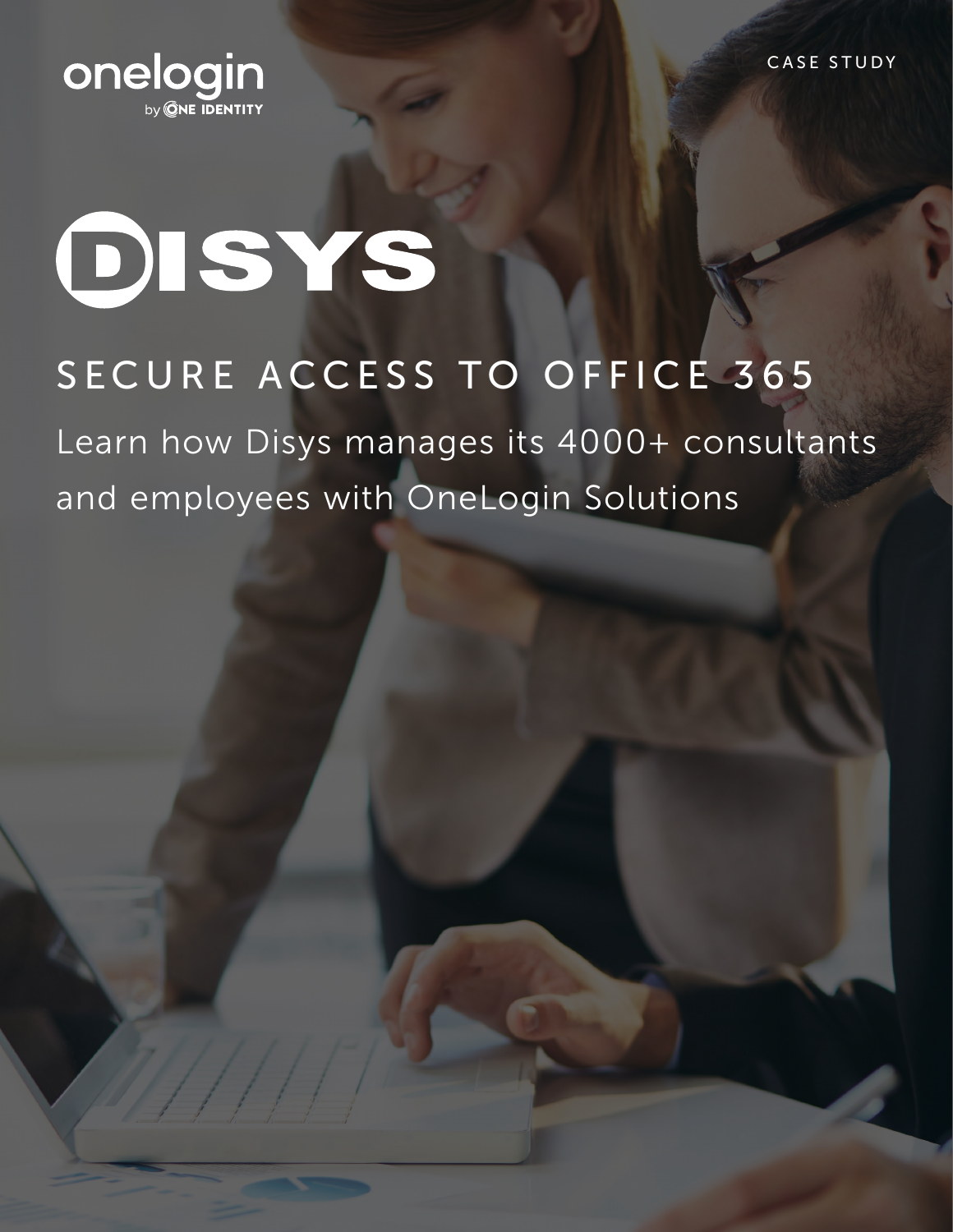# Secure Access to Office 365 On Any Device

Learn how DISYS manages its 650 employees and 4,000 consultants with OneLogin



*"Using ADFS integration would have taken us a minimum of a week getting everybody set up and tested, and then the maintenance to keep it going would have really taxed my team. OneLogin boiled all that down to 30 minutes. It can't get any simpler than that."*



# Collin Hachiwi

IT Infrastructure Manager, Disys

# ADOPTION DRIVERS

- Needed to streamline and simplify provisioning of new apps to employees
- Wanted to avoid adding servers and increasing maintenance when deploying business-critical cloud apps like Office 365
- Wanted real-time directory integration with single sign-on to enable more than 4,000 consultants with easy, secure access to web apps, regardless of location

### WHY ONELOGIN

- Allowed DISYS to deploy apps like Office 365 in less than 30 minutes
- Fit into existing infrastructure, without adding servers and maintenance
- Reduced costs of provisioning and deprovisioning web apps by eliminating the need to hire extra staff or pay for integrations
- Eliminated complexity and risk associated with 'back door' access with real-time provisioning and de-provisioning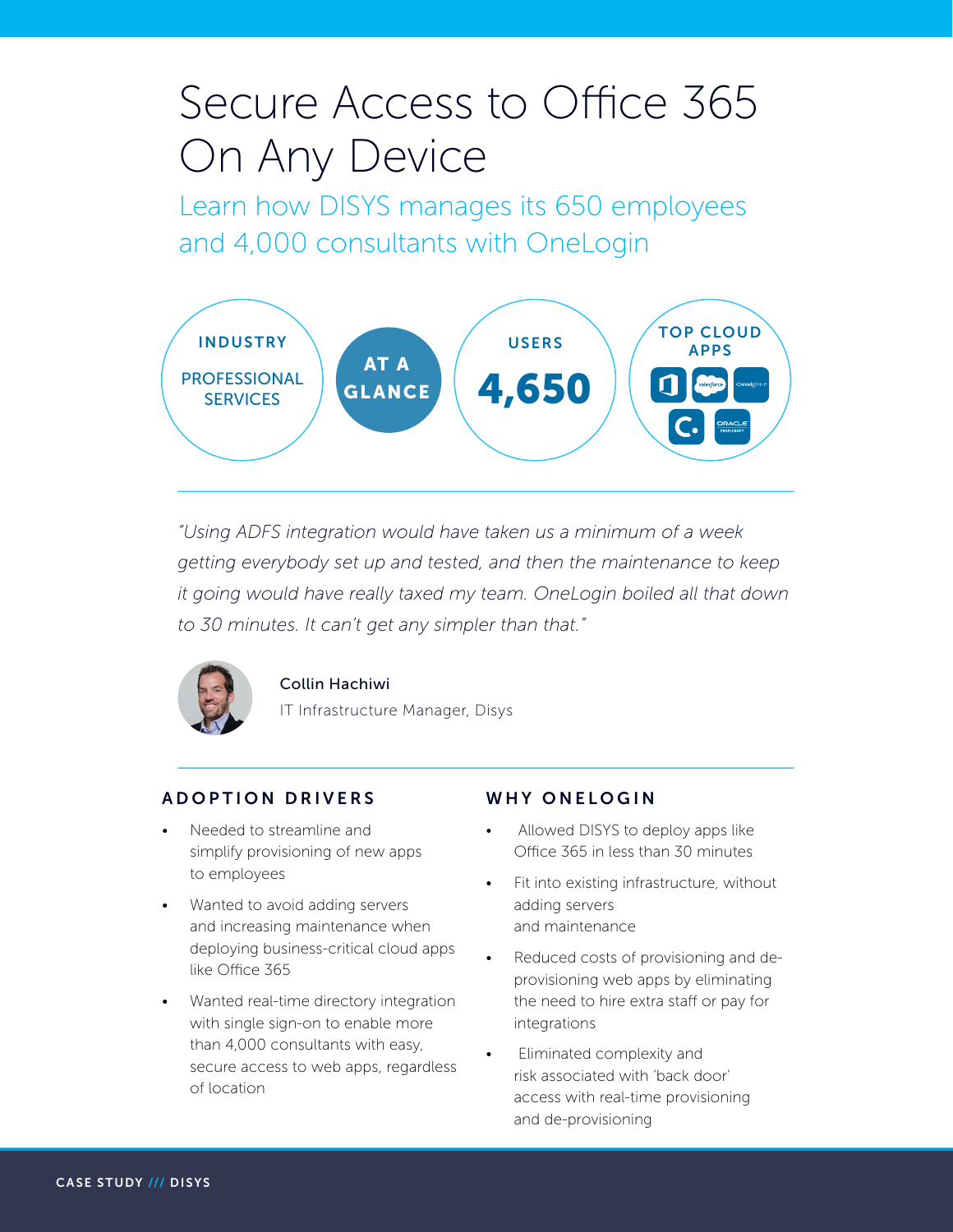Digital Intelligence Systems, LLC (DISYS) is an ISO 9001:2008 certified global managed staffing and services company that has nearly doubled its revenue over the past three years. Having rapidly grown from a 2-person basement operation to an award-winning multi-million dollar firm, DISYS ranks second on Staffing Industry Analysts' annual listing of the Fastest-Growing U.S. Staffing Firms with over \$300 million in annual revenue. The company is headquartered in McLean, Virginia, with offices and delivery locations worldwide in North and South America, Europe, and the Asia Pacific region.

#### ADOPTION DRIVERS

With a goal of becoming a billion dollar in revenue company by 2017, DISYS continues to grow rapidly and expand globally. After implementing several cloud-based enterprise applications such as SalesForce, Office 365 and BMC Remedyforce, the company was looking for an identity management solution that was scalable and could accommodate the addition of new systems.

"There was one that SalesForce offered, and some other pretty crude upload/ download methods that were not automatic," said Hachwi, the IT infrastructure manager responsible for desktop, network and voice services, as well as systems architecture. Hachwi's team looked to Netflix for guidance. "We're trying to really mirror how Netflix enterprise IT operates and push new applications and infrastructure to the cloud," said Hachwi. "We don't want to maintain a large internal infrastructure with a large team just to manage hardware. DISYS is continuing to grow, and we need to get the infrastructure in place to support that growth quickly. IT can't waste time and valuable resources procuring, configuring and maintaining hardware and network infrastructure."

#### BYOD POLICY FOR DISPERSED WORKFORCE A MUST

With 650 employees and roughly 4,000 consultants working at client sites, it was important to provide access to corporate applications via the web. Additionally, as DISYS expands internationally, supporting consultants will require secure, reliable access to the corporate network and all necessary business applications, regardless of the user's location or access device.

Having consultants spread out geographically presents a unique challenge, since deploying and managing laptops to all of them would be way too costly and time-consuming, let alone present a huge security risk."Our focus should be maintaining our systems, the data, and access to the data, while our consultants manage the hardware," said Hachwi.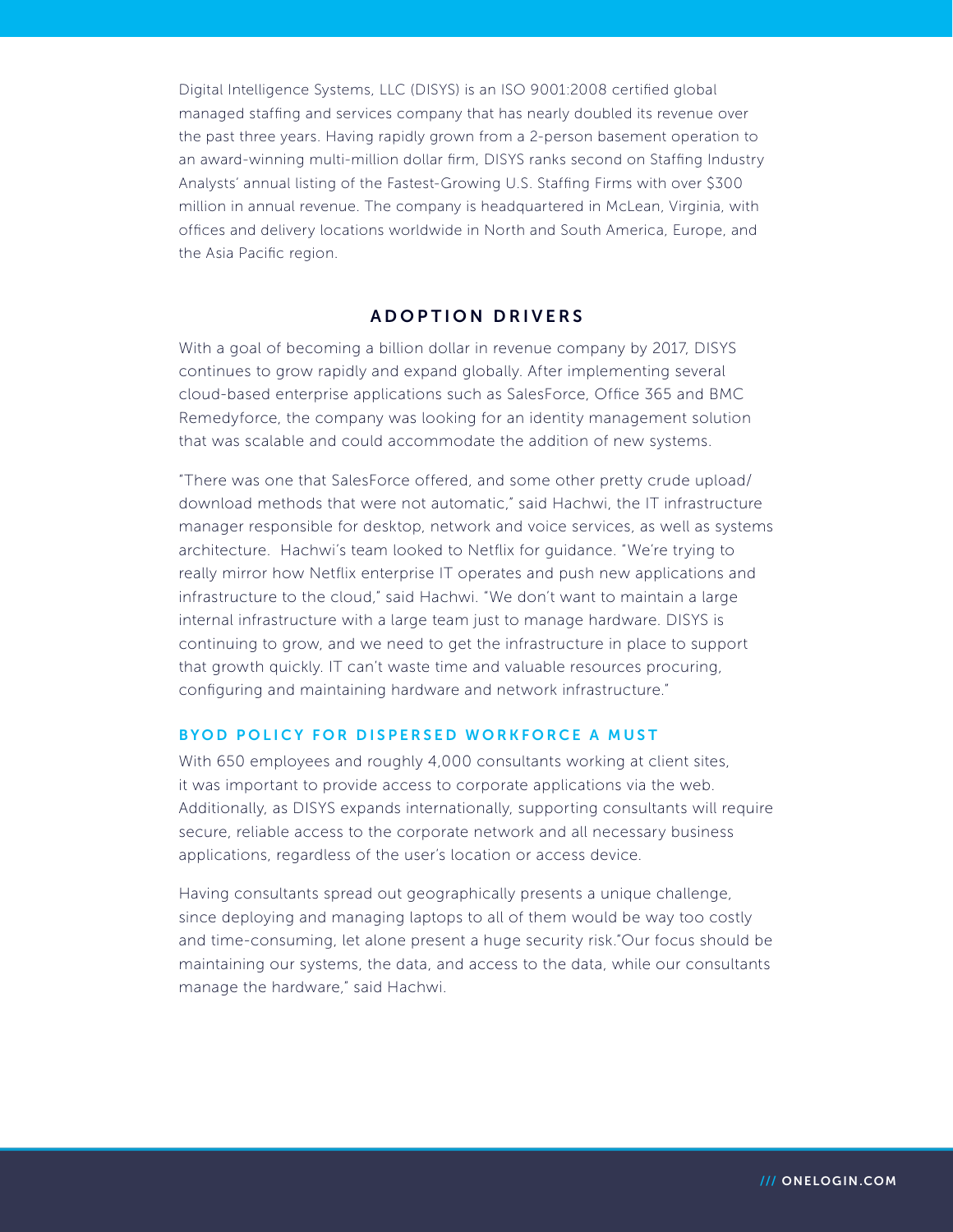#### KEEPING INFRASTRUCTURE SIMPLE

DISYS already had a datacenter in place, with plenty of expansion capability and compute and storage resources. "We had the datacenter because we run PeopleSoft, and we want to keep that in-house," said Hachwi. "But as we added more applications into the mix to resell as services to our clients, we wanted to keep the infrastructure simple and easy to scale quickly."

Maintaining the infrastructure to support additional applications such as Office 365 and others would have been too big of a burden. "We would have had to spin up two or three more servers, maintain firewall rules, manage updates, and support everything internally." said Hachwi.

#### RAPID, SECURE ACCESS, WITHOUT REWORK

It was important to have access to the apps, because Hachwi's team needed to show their clients they were using them and demonstrate best practices. "It's our responsibility to provide access to the apps in a timely manner," he said.

Although Hachwi's team considered deploying Okta, the platform didn't offer the integration capabilities that they found with OneLogin.

## **SOLUTION**

OneLogin provides the fastest path to identity management in the cloud with an on-demand solution consisting of single sign-on, multi-factor authentication, directory integration, user provisioning and a catalog with thousands of preintegrated applications.

#### FAST, PAINLESS DEPLOYMENT

Deploying OneLogin was quick and painless. "All the directory integration was already done," said Hachwi. "I think it took us 30 minutes total. Using AD-FS would have had a much larger impact, and it would have affected our disaster recovery setup strategy, as well. We would have to set up and maintain those servers, as well as back them up. OneLogin eliminated all that hassle and made it really easy."

#### RAPID INTEGRATION WITH WEB APPS

OneLogin provides access control by connecting to Active Directory or LDAP servers directly; no firewall changes are necessary. Up-front integration work already built-in to the platform provides near instant connectivity to businesscritical cloud applications, without rework. Users enjoy one-click access to all web apps from a browser or mobile device. Additionally, strong authentication policies such as PKI certificates, OneLogin's free Mobile OTP or third-party authentication vendors ensure secure access.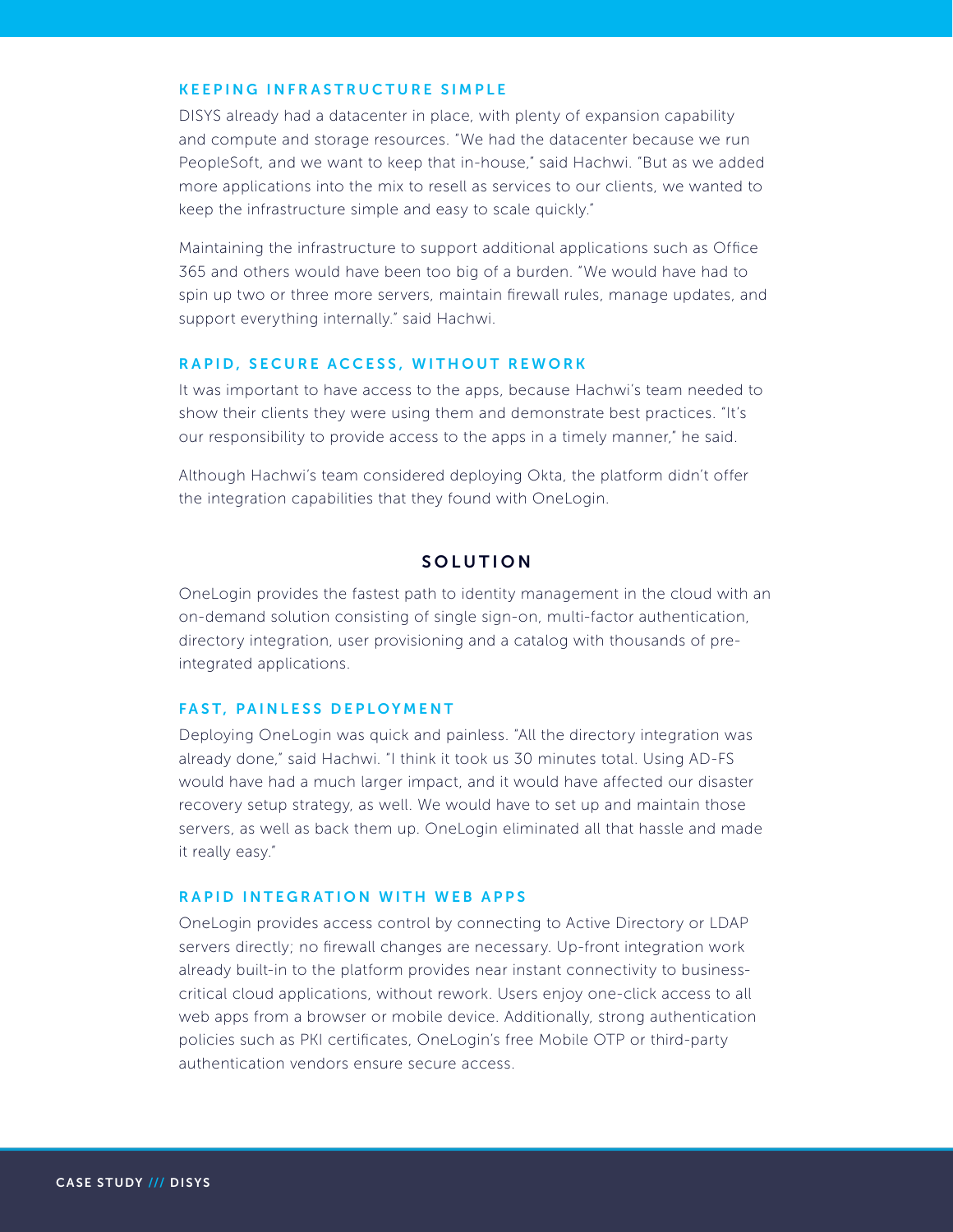"OneLogin fits really well into our infrastructure, with easy setup and configuration, and the ability to customize rules and user roles," said Hachwi. "It makes application deployment simple and streamlined for our team to manage and gives our dispersed employees and contractors secure application access at the click of a mouse."

#### RESULTS

Fast toolset integration helps DISYS stay on top of its projects. "When you start growing so quickly, things can start breaking, and you have to keep up," he said. "OneLogin helps us because we don't have to spend time and effort on application deployment."

Hachwi said the Office 365 roll out is the best example. "Using ADFS integration would have taken us a minimum of a week getting everybody set up and tested, and then the maintenance to keep it going would have really taxed my team. OneLogin boiled all that down to 30 minutes. It can't get any simpler than that."

As Hachwi's team adds new toolsets, OneLogin will be the enabling technology moving forward. For example, the team was able to get BMC RemedyForce up and running on top of SalesForce in just days, because the integration was already in place.

"Our goal is to enable our users and to deploy solutions as quick as possible," he said. "When we consider adding another tool, we look at the integration into OneLogin as part of the decision process."